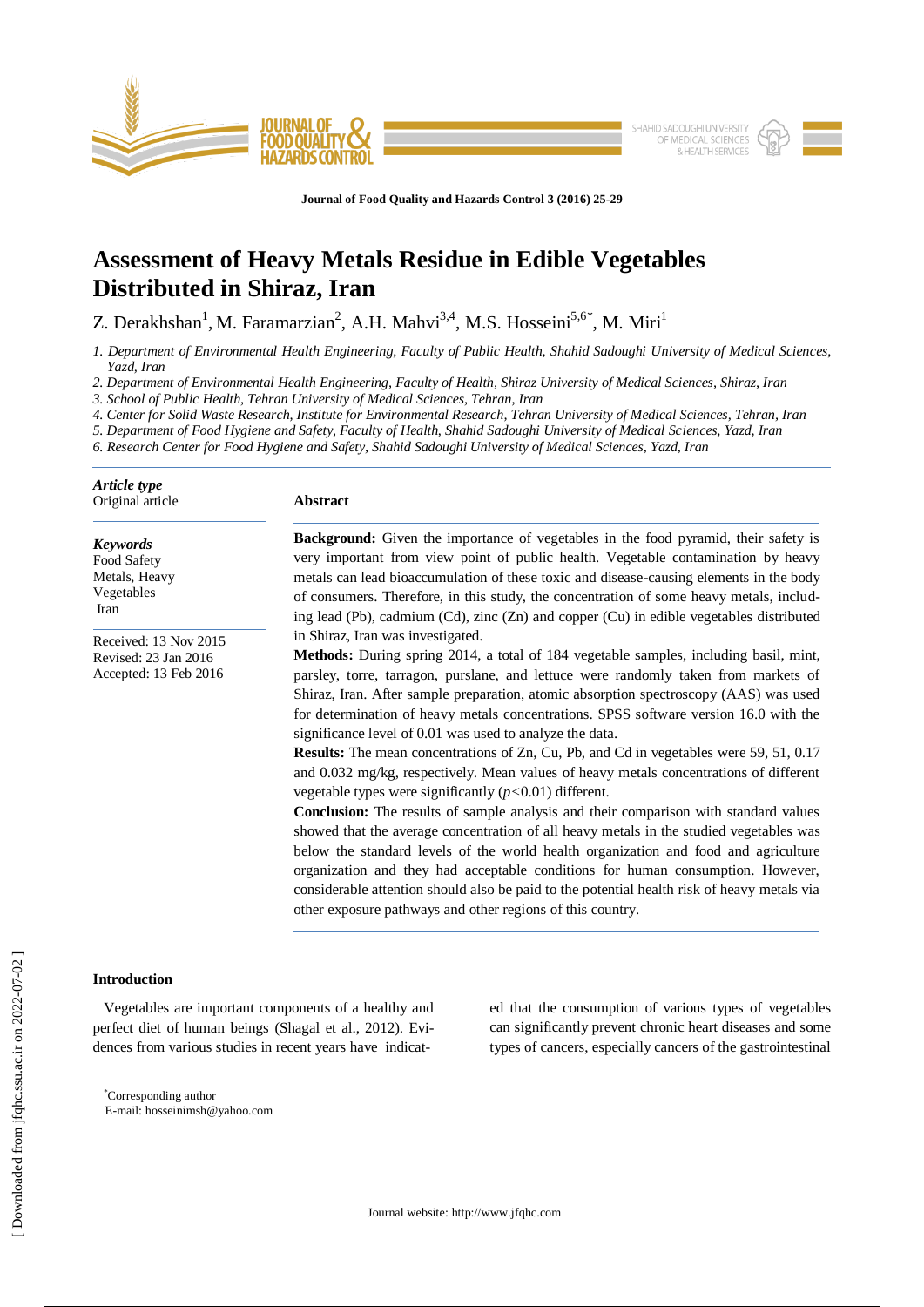tract such as colon cancer (Lawal and Audu, 2011; Temple et al., 2012).

 Heavy metals are considered as one of the most significant environmental concerns because of their toxicity and accumulation in the tissues of living organisms which even at low levels can endanger human health (Arora et al., 2008; Heshmati, 2014; Khan et al., 2009; Sharma et al., 2006). The existence of heavy metals in the food chains and their critical concentration can have adverse metabolic and physiological effects on human body (Asadi et al., 1993; Rowland and McKinstry, 2006). The absorption of metals can be affected by several factors such as pH, ionic concentration of the solution, cationic concentration of metal, the presence of competitive metal cations, and organic and inorganic ligands (Gupta et al., 2012). Moreover, the shapes and different species of plants can create differences in their ability to absorb and accumulate heavy metals (Nazemi and Khosravi, 2011). Many studies have been conducted throughout the world in relation to plants and soil pollution with heavy metals through irrigation by urban and industrial effluent (Burchett, 2003; Khan et al., 2008; Lawal and Audu, 2011).

 Lead (Pb) is one of the most known toxic heavy metal that can be great danger risks to human health because hematopoietic system, nervous system and kidneys are sensitive to it (Patrick, 2006a). The industrial use of Pb is the main cause of environmental pollution by this metal (Patrick, 2006b). The adverse effect of Pb is dose and exposure duration dependent, in other words more than the threshold of 0.3 mg/kg for food could be dangerous (Goyer, 1990; Grosell et al., 2006a; Pachathundikandi and Varghese, 2006; Patrick, 2006a; Rowland and McKinstry, 2006). Cadmium (Cd) is another toxic heavy metal that can lead to kidney damage, high blood pressure, nervous system disorders and carcinogenesis (Givianrad et al., 2009; Mohajer et al., 2012). Also, it has been stated that the weekly allowable amount of Cd uptake is 0.4-0.6 mg/person (Asadi et al., 1993). Furthermore, it has been known that another heavy metal named copper (Cu) naturally presented in vegetables can be contaminated after contact with and therefore, it accumulates in the tissues of plants. The most important sources of Cu for contamination of the vegetables are mining activities, agriculture, waste and sludge from wastewater treatment. The small amount of Cu is essential for humans, but if its value increases, it is dangerous to human health. In humans, the maximum allowed daily intake of Cu for adults is 0.9 mg/day (Trumbo et al., 2001). High intake of Cu can cause poisoning, hypotension, jaundice, liver problems, and death (Asadi et al., 1993). Zinc (Zn) is the other metal that is widely distributed in the environment so that it is available in most foods, water, and air. Due to its effect on the activity of

enzymes and protein production, Zn is an essential element for human life (Nazemi and Khosravi, 2011). However, intake of this element more than needed could be harmful for health. The routine way for Zn to enter the body is foods which could in range of 5.2 to 16.2 mg/day. The recommended dietary allowance for Zn intake for men and women is 11 and 8 mg/day, respectively (Flores et al., 1997; Grosell et al., 2006b).

 To the best of our knowledge, there is no published data about residues of Pb, Cd, Cu and Zn in vegetable marketed in Shiraz, Iran. Considering high importance role of these heavy metals in public health, their contents in edible vegetables distributed in this region was investigated in this study.

## **Materials and methods**

#### *Samples*

 This work was a descriptive and cross-sectional study conducted at the time interval of the beginning and the end of spring in 2014. Samples were included basil (*Cocimum basillicum*), mint (*Mentha piperita*), parsley (*Petroselinum crispum*), torre (*Allium ampeloprasum persicum*), tarragon (*Artemisia dracunculus*), purslane (*Portulaca oleracea*) and lettuce (*Lactuca sativa*). Totally, 23 samples of each type of vegetable were randomly selected from the markets of Shiraz, Iran, put in polyethylene bags, and transferred immediately to the laboratory. Then, samples were washed separately with tap water to remove contaminants resulting from the soil and then they were washed with distilled water.

### *Atomic absorption spectroscopy assay*

 The samples were crushed and were placed on an aluminum sheet in the oven at 105  $\degree$ C for 24 h. After complete drying, 0.25 g of each vegetable was weighed with accurate scale; and acid digestion for each sample was done according to the standard methods of B3113 and F3030 (APHA, 1981) for examination of water and wastewater. To measure heavy metals in all the mentioned vegetables, atomic absorption spectroscopy with the detection limit of micrograms per liter was used.

## *Statistical analysis*

 In order to analyze the data, SPSS, Inc, Chicago, IL software version 16.0 was used and the results were expressed as mean, standard deviation (SD) and range of changes. To compare the average concentration of heavy metals in the vegetables samples, parametric tests of one way analysis of variance (ANOVA) by confidence level of 95% and significance level of 0.01 was considered.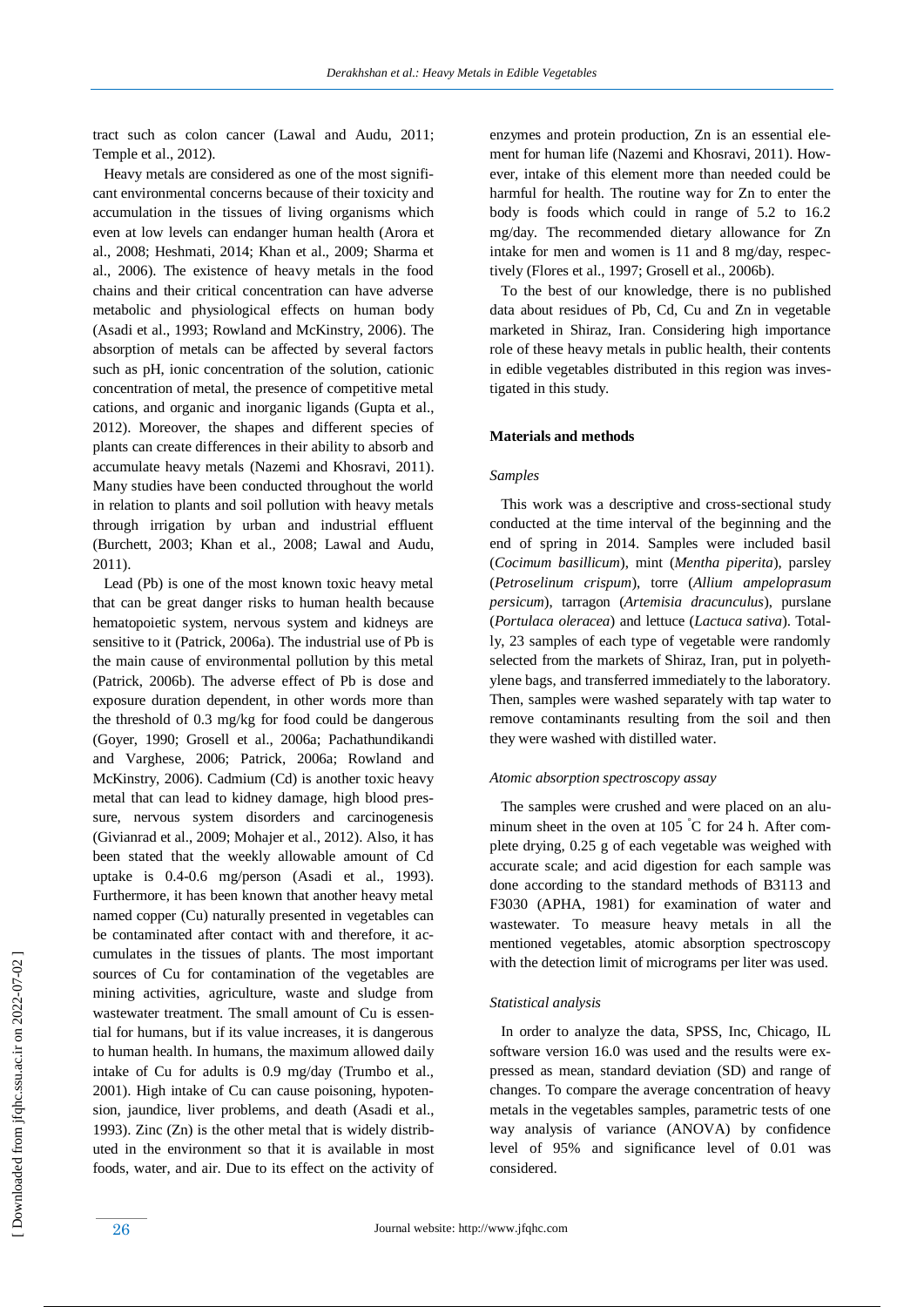# **Results**

 Range of concentration (mg/kg) of Pb, Cd, Cu, and Zn in different kinds of vegetables are indicated in Table 1. The mean concentrations of Zn, Cu, Pb, and Cd in vegetables were 59, 51, 0.17 and 0.032 mg/kg, respectively. As illustrated in Fig. 1 to Fig. 4, all vegetable samples had less mean contents of Pb, Cd, Zn and Cu than maximum acceptable standard levels. The highest mean levels of Pb, Cd, Zn and Cu were found in basil, Varamin lettuce, purslane and tarragon, respectively. Their lowest mean levels of Pb was detected in Jahrom lettuce; whereas mint samples had significantly  $(p<0.01)$  less mean content of Cd, Zn and Cu compared to other kinds of vegetables.

**Table 1:** Range concentration (mg/kg) of Pb, Cd, Cu, and Zn in vegetables marketed in Shiraz, Iran

| <b>Scientific name</b>                              | <b>Folk name</b> | Ph              | Cd              | Cu            | Zn            |
|-----------------------------------------------------|------------------|-----------------|-----------------|---------------|---------------|
| Cocimum basillicum                                  | basil            | $0.002 - 0.202$ | 0.001-0.098     | 20.182-47.720 | 7.124-87.270  |
| Artemisia dracunculus                               | tarragon         | $0.01 - 0.142$  | 0.003-0.046     | 5.801-65.219  | 12.413-61.992 |
| Allium ampeloprasum<br>persicum                     | torre            | $0.001 - 0.100$ | $0.000 - 0.062$ | 8.570-67.185  | 14.615-91.912 |
| Petroselinum crispum                                | parsley          | 0.013-0.197     | 0.028-0.094     | 1.925-52.281  | 21.931-81.100 |
| Mentha piperita                                     | mint             | 0.000-0.284     | 0.000-0.078     | 0.687-41.072  | 18.247-51.994 |
| Portulaca oleracea                                  | purslane         | 0.014-0.295     | 0.013-0.095     | 9.211-51.558  | 24.257-82.431 |
| Lactuca sativa                                      | Jahrom lettuce   | $0.016 - 0.206$ | $0.000 - 0.076$ | 18.756-65.781 | 16.160-71.947 |
|                                                     | Varamin lettuce  | $0.012 - 0.217$ | $0.021 - 0.051$ | 3.835-63.138  | 14.110-83.592 |
| acceptable level by world health organization (WHO) |                  | 0.3             | 0.1             | 73            | 100           |



**Fig. 1:** Mean concentration of Pb in different vegetables with comparison by WHO acceptable level



**Fig. 2:** Mean concentration of Cd in different vegetables with comparison by WHO acceptable level



**Fig. 3:** Mean concentration of Zn in different vegetables with comparison by WHO acceptable level



**Fig. 4:** Mean concentration of Cu in different vegetables with comparison by WHO acceptable level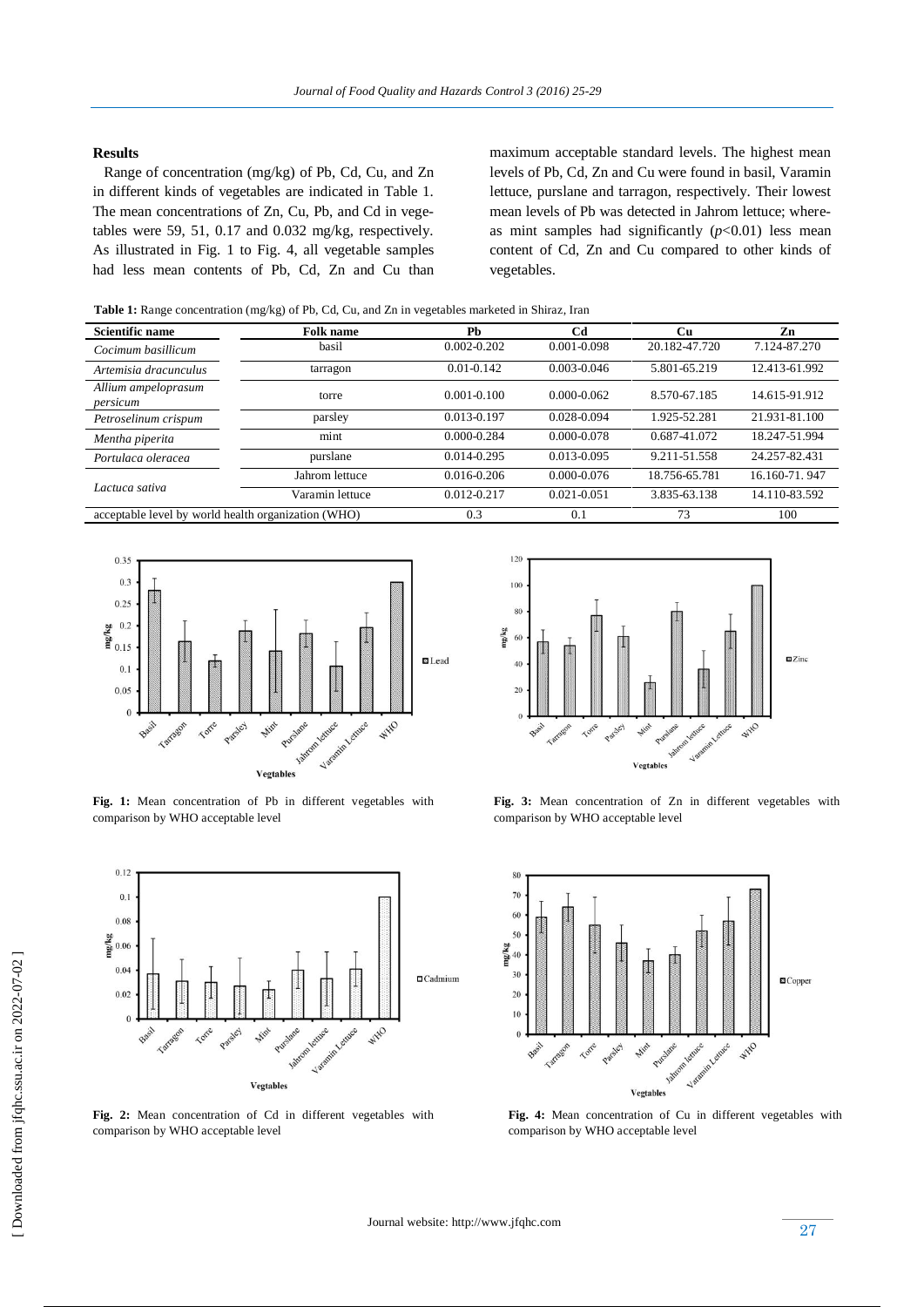## **Discussion**

 One of the basic problems of the health is the entrance of heavy metals into the human food chain that could have destructive and harmful effects on the environment and living creatures (Lawal and Audu, 2011; Temple et al., 2012). However, in the present work, the levels of Pb, Cd, Zn, and Cu in mentioned vegetable samples were below the maximum acceptable standard levels. In contrast, Mohajer et al. (2012) reported that Pb concentration in 75% of the vegetables marketed in Isfahan, Iran exceeded the acceptable level (0.3 mg/kg). Also, Givian et al. (2009) reported that Cd content in fresh vegetables of Tehran, Iran, was as high as 0.14 mg/kg which was more than the maximum acceptable level (0.1 mg/kg). According to a survey by Nazemi and Khosravi (2011), concentration of Pb, Cd, and Zn in vegetable samples of Shahroud, Iran was stated as 23.99, 2.09, and 168.4 mg/kg, respectively which indicated that the concentration of Cd and Pb was higher than the standard level. In the study conducted by Sharma et al. (2009) the mean concentration of heavy metals of Zn, Cu, Cd, and Pb was reported to be 29.6-45.5, 9.5-25.6, 0.5-1.5, 0.3-1.4 mg/kg in vegetable. Although the mean concentration of Zn and Cu declared by them was less than the results of this study, but the mean concentration of Cd and Pb were more than the results of the present work. Lacatusu and Lacatusu (2008) found that concentration of Cd and Pb in vegetables and fruits samples of Romania was 2.5 and 11 times higher than standard limit, respectively. Moreover, Lawal and Audu (2011) analyzed heavy metals in vegetables cultivated in Niagara suburb and reported that the concentrations of Cu, Zn, Pb were less than the suggested standard limits which is in agreement with our findings. Comparison of some previous researches published in this regard, it seems that irrigation of vegetables with heavy metals-contaminated water is the most important pathway of pollution. However, the results of this research suggested that the consumption of vegetables has negligible health risk of these heavy metals in the local population. This may be due to the fact that most of vegetable products of this area of Iran are cultivated out of urban regions where the lands are too far from current industrial environmental contaminants. Meanwhile, the differences of heavy metals residues in various kinds of vegetables could initially be attributed to differences exist in plant's needs to various minerals, soil components, as well as abilities of the plants to bioaccumulation of the elements (Nazemi and Khosravi, 2011).

## **Conclusion**

The results of sample analysis and their comparison

with standard values showed that the average concentration of all heavy metals in the studied vegetables was below than the standard levels of the WHO and therefore, they had acceptable conditions for human consumption. However, considerable attention should also be paid to the potential health risk of heavy metals via other various exposure pathways and other regions of this country.

## **Conflicts of interest**

 All the authors declare that they have no conflicts of interest.

## **Acknowledgments**

This research was self-funded.

#### **References**

- American Public Health Association (APHA). (1981). Standard Methods for the Examination of Water and Wastewater 15<sup>th</sup> edition. American Public Health Association, USA.
- Arora M., Kiran B., Rani S., Rani A., Kaur B., Mittal N. (2008). Heavy metal accumulation in vegetables irrigated with water from different sources. *Food Chemistry.* 111: 811-815.
- Asadi M., Faezirazi D., Nabizadeh R., Vejdani M. (1993). Hazardous waste management. Environmental Protection Agency Press, Tehran.
- Burchett H. (2003). Increasing fruit and vegetable consumption among British primary schoolchildren: a review. *Health Education.* 103: 99-109.
- Flores L., Blas G., Hernandez G., Alcala R. (1997). Distribution and sequential extraction of some heavy metals from soils irrigated with wastewater from Mexico City. *Water, Air, and Soil Pollution*. 98: 105-117.
- Givianrad M.H., Sadeghi T., Larijani K., Hosseini S.E. (2009). Determination of cadmium and lead in lettuce, mint and leek cultivated in different sites of southern Tehran. *Food Technology and Nutrition*. 8: 38-43.
- Goyer R.A. (1990). Lead toxicity: from overt to subclinical to subtle health effects. *Environmental Health Perspectives*. 86: 177.
- Grosell M., Gerdes R., Brix K.V. (2006a). Influence of Ca, humic acid and pH on lead accumulation and toxicity in the fathead minnow during prolonged water-borne lead exposure. *Comparative Biochemistry and Physiology Part C: Toxicology and Pharmacology*. 143: 473-483.
- Grosell M., Gerdes R.M., Brix K.V. (2006b). Chronic toxicity of lead to three freshwater invertebrates-*Brachionus calyciflorus*, *Chironomus tentans*, and *Lymnaea stagnalis*. *Environmental Toxicology and Chemistry*. 25: 97-104.
- Gupta N., Khan D.K., Santra S.C. (2012). Heavy metal accumulation in vegetables grown in a long-term wastewaterirrigated agricultural land of tropical India. *Environmental Monitoring and Assessment*. 184: 6673-6682.
- Heshmati A. (2014). Evaluation of heavy metals contamination of unrefined and refined table salt. *International Journal of Research Studies in Biosciences*. 2: 21-24.
- Khan S., Cao Q., Zheng Y.M., Huang Y.Z., Zhu Y.G. (2008). Health risks of heavy metals in contaminated soils and food crops irrigated with wastewater in Beijing, China. *Environmental Pollution*. 152: 686-692.
- Khan S., Farooq R., Shahbaz S., Khan M.A., Sadique M. (2009). Health risk assessment of heavy metals for population via consumption of vegetables. *World Applied Sciences Journal*. 6: 1602-1606.